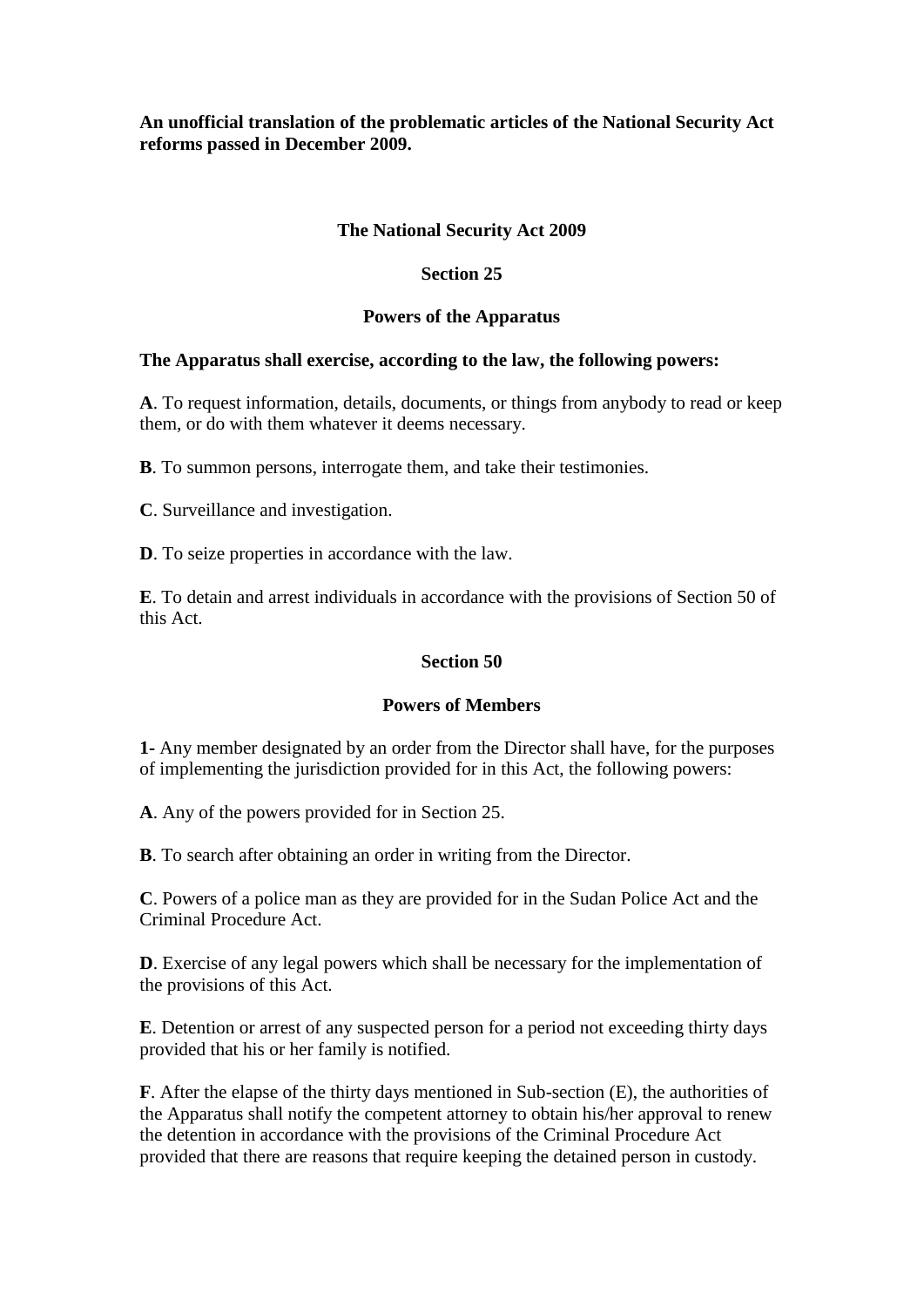**G**. If it has become clear to the Apparatus after investigation that there is prima facie evidence against the suspect, the Apparatus shall submit the accused and all documents and appendages to the Attorney General to proceed with and complete the proceedings and in situations where there is no prima facie evidence, the Apparatus should immediately release the suspect.

**H**. If the suspect is handed over to the Attorney General according to the abovementioned Sub-section 6, the Attorney shall, according to the authorities vested in him/her, take any measures s/he might deem necessary.

**I**. If the Attorney does not complete investigation proceedings in accordance with the provisions of the Criminal Procedure Act, s/he could request an extension of the detention period of the suspect.

**2-** For the purposes of this Section, the Apparatus shall take into consideration the provisions of Article 33 of the National Interim Constitution 2005.

**3-** The Director shall issue the permanent orders that are necessary to organize the exercise of the powers mentioned in Sub-section 1.

## **Section 52**

## **Immunities of Members and Collaborators**

### **The members and the collaborators shall have the following immunities:**

**1-** No act of an Apparatus member done in good faith and in the course or because of carrying out his/her duties, or in implementation of an obligation, or as a result of an act to which s/he is entitled by this Act or any other act in effect or by a regulation or order issued in accordance with any of such acts shall be deemed a crime provided that the act is within the limits of the duties or acts required from him/her in accordance with this Act.

**2-** No member or collaborator of the Apparatus shall be obliged to furnish any information on the situations, activities, or acts of the Apparatus to which he/she might have had access in the course of carrying out his/her duties unless there is a court decision to that effect.

**3-** Without prejudice to the provisions of this Act, or any compensation right against the Apparatus, no criminal or civil proceedings shall be taken against a member or collaborator of the Apparatus without the approval of the Director. The Director shall give such approval whenever it becomes clear that the accountability issue is not related to any official work provided that the trial of any member or collaborator is conducted in a secret criminal court during or after the expiration of his service.

**4-** Without prejudice to the provisions of Section 46 of this Act, or any compensation right against the Apparatus, no criminal or civil proceedings shall be taken against a member for any act related to his/her official work without the approval of the Director General, and the Director General shall give such approval whenever it